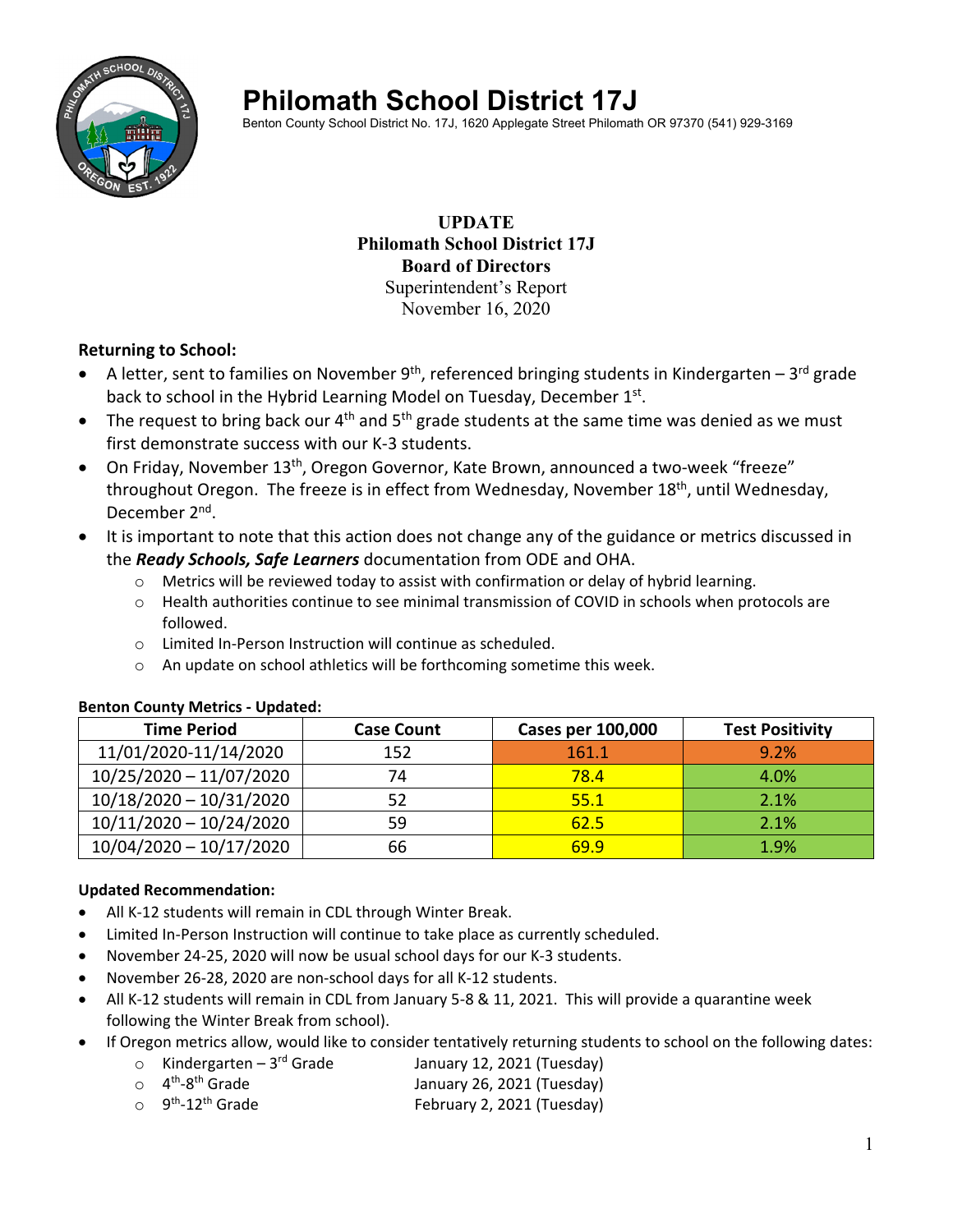- Philomath SD is helping the two-week freeze in the following ways:
	- o Ensuring strong School Entry and Screening protocols for students and staff entering school or district facilities.
	- o Emphasizing key practices for reducing the spread of COVID‐19 in schools.
		- Airflow and Ventilation
		- **Cohorts**
		- **Environment Cleaning and Disinfecting**
		- **Hand Hygiene**
		- Isolation and Quarantine, as necessary
		- **Personal Protective Equipment (PPE)**
		- **Physical Distancing**
	- o Supporting the west coast travel advisory, encouraging a 14‐day self‐quarantine upon return from other states or countries.
	- o Supporting work‐from‐home opportunities, when possible. It is allowable for staff to be on campuses.

## **Student Success Act:**

 Currently advertising to hire additional Instructional Assistants, primarily to support student learning at the secondary ( $6<sup>th</sup>$ -12<sup>th</sup> grade) level.

## **Clemens Pool:**

- As referenced above, welcome to our new pool director, *Daniel Mikula*. He will begin work on Monday, October 26<sup>th</sup>.
- Daniel has also accepted the position as the Head Swim Coach for Philomath High School.
- Prior to the end of the calendar year, the *Pool Advisory Committee* will be re-convened.
- Mr. Mikula will begin working on the creation of both short- and long-term plans for operation.

## **School Lunch:**

• School lunches will continue to be *free to students* 18 years of age and younger through the end of the 2020‐2021 school year. This is welcome news for our students and families.

## **In‐Person Small Groups:**

- Continuing to host limited in-person instruction (LIPI) for small groups during CDL (Comprehensive Distance Learning).
- May only host group sizes of no more than 20 students at a time for no more than two hours per day.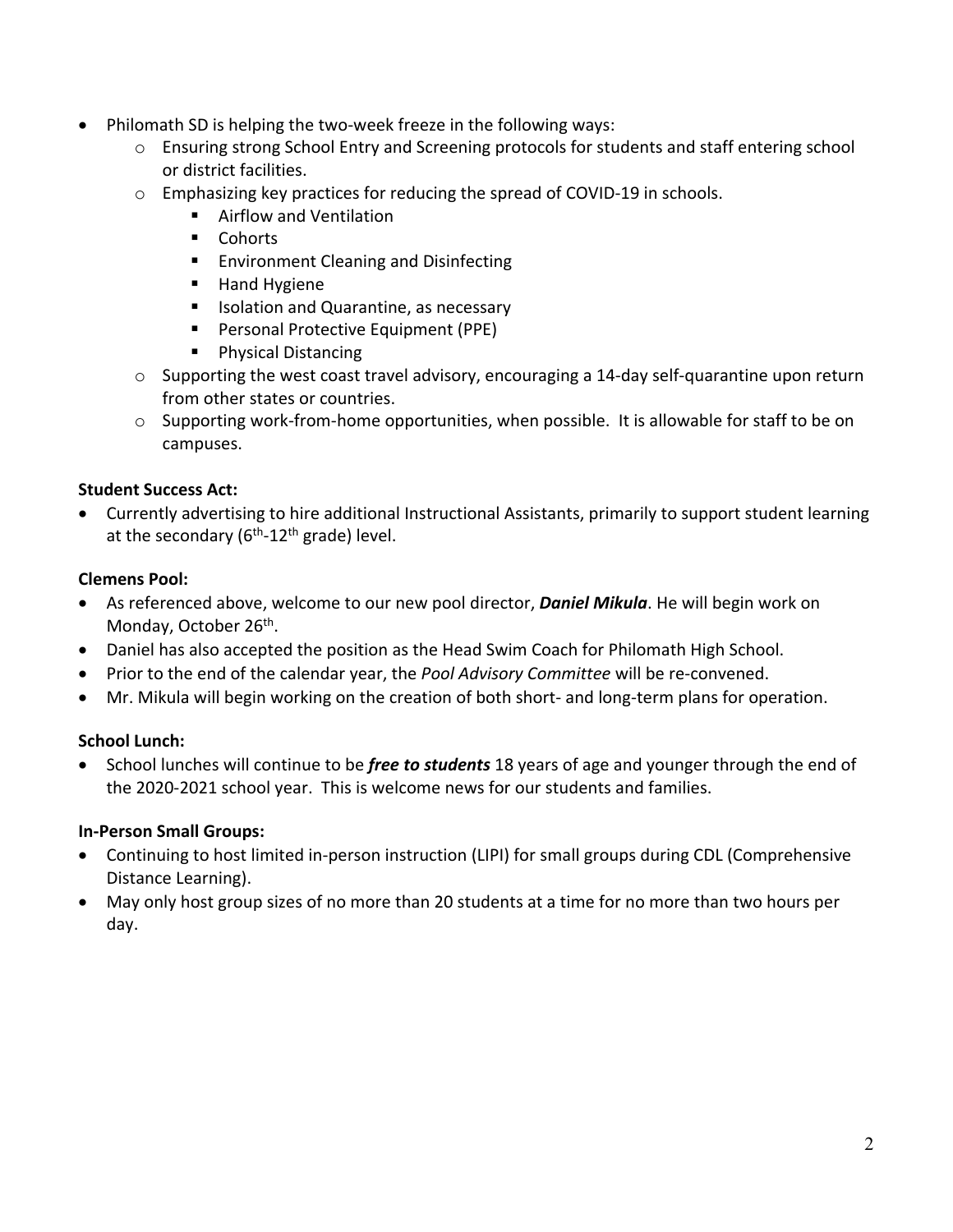## **Professional Learning:**

- As referenced in the Philomath Education Association agreement, the district will "schedule a number of early release days for be used for professional development activities".
	- o Individual At Least Four (4) Days
	- o Team At Least Five (5) Days
	- o School/ District Remaining Days
- The nine specifically‐designated days are to be used for professional learning in the following areas:
	- o Curriculum Development,
	- o Instructional Enhancement,
	- o Student Assessment,
	- o Student Growth Goals, or
	- o Related School Improvement Activities.
- School and District days focus on the following:
	- o AVID Strategies and Implementation;
	- o Response to Instruction and Intervention (RTIi);
	- o School‐ or District‐Specific Goals;
	- o Social Emotional Learning (SEL) Strategies and Support; or
	- o Student Assessment (Statewide and Local).
- In prior years, early release days have been scheduled for Friday afternoons.
- Given changes brought about by COVID‐19, professional learning days have been changed to Monday for the current school year.
- Priorities for professional learning in the 2020‐2021 school year focus on the planning for and delivery of instruction in various COVID‐19 instructional models. Thus far, topics have consisted of the following:
	- o Comprehensive Distance Learning (CDL) Curriculum and Instruction;
	- o Growth Goals (Class, Team, and/or School);
	- o Learning Management Systems for CDL (Canvas, Google, Seesaw);
	- o RTIi;
	- o School‐ or District‐Specific Goals;
	- o SEL Strategies and Support;
	- o Student Assessment;
	- o Student Engagement; or
	- o Student Grading.

## **All Students Belong:**

- New rule, adopted by the Oregon State Board of Education in mid‐September.
- OAR 581‐022‐2312, titled *All Students Belong*.
- The rule prohibits hate symbols, specifically three of the most recognizable symbols of hate in the United States—the swastika (outside of a religious context), the Confederate flag, and the noose.
- Temporary rules took effect on September 18, 2020.
- Policies and procedures must be approved no later than January 1, 2021.
- School districts are required to adopt policies and procedures that prohibit the use or display of the aforementioned symbols in any program or school‐sponsored activity except where used in teaching curricula aligned with Oregon State Standards.
- Sample policy attached for initial reading.